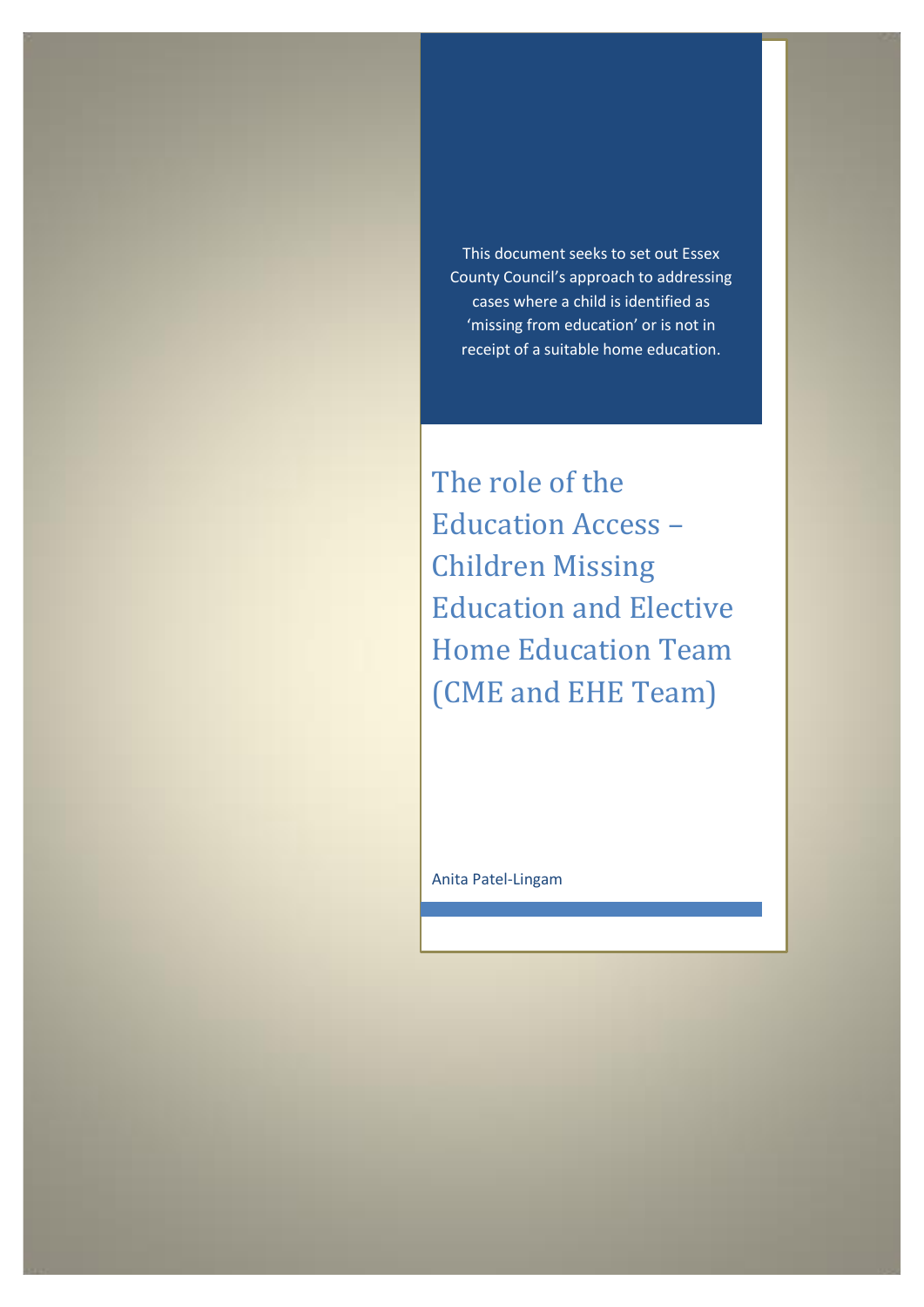# **Table of Contents**

| Education Access - Children Missing Education (CME) and Elective Home Education (EHE) Team Statement 3              |   |
|---------------------------------------------------------------------------------------------------------------------|---|
|                                                                                                                     |   |
|                                                                                                                     |   |
|                                                                                                                     |   |
|                                                                                                                     |   |
|                                                                                                                     |   |
|                                                                                                                     |   |
| 1.3.1 What happens if both the school and local authority are unable to establish the whereabouts of a pupil        |   |
| 1.3.2 What happens if the pupil is located but is no longer residing within a reasonable travelling distance of the |   |
| 1.3.3 What additional steps will the local authority take where a pupil is recorded as 'unable to trace'? 5         |   |
| 1.4 Schools: Notifying the local authority when a pupil is added to OR deleted from the school admissions register  |   |
|                                                                                                                     |   |
|                                                                                                                     |   |
| 1.5 Schools: Notifying the Local Authority where a parent requests that their child is deregistered in favour of    |   |
| 1.6 Professionals/Members of the Public wishing to refer a child who may be 'missing from education' or does not    |   |
| Section 2: What will the CME and EHE Team do if they receive a referral/notification about a child who may be       |   |
|                                                                                                                     |   |
| Section 3: The School Attendance Order Process.                                                                     | 8 |
|                                                                                                                     |   |
| 3.2 Essex County Council Protocol in relation to electively home educated children who become the subject of a      |   |
|                                                                                                                     |   |
|                                                                                                                     |   |
|                                                                                                                     |   |
|                                                                                                                     |   |
| 4.1 Notifying the local authority of a parental decision to electively home educate their child  11                 |   |
|                                                                                                                     |   |
|                                                                                                                     |   |
|                                                                                                                     |   |
|                                                                                                                     |   |
|                                                                                                                     |   |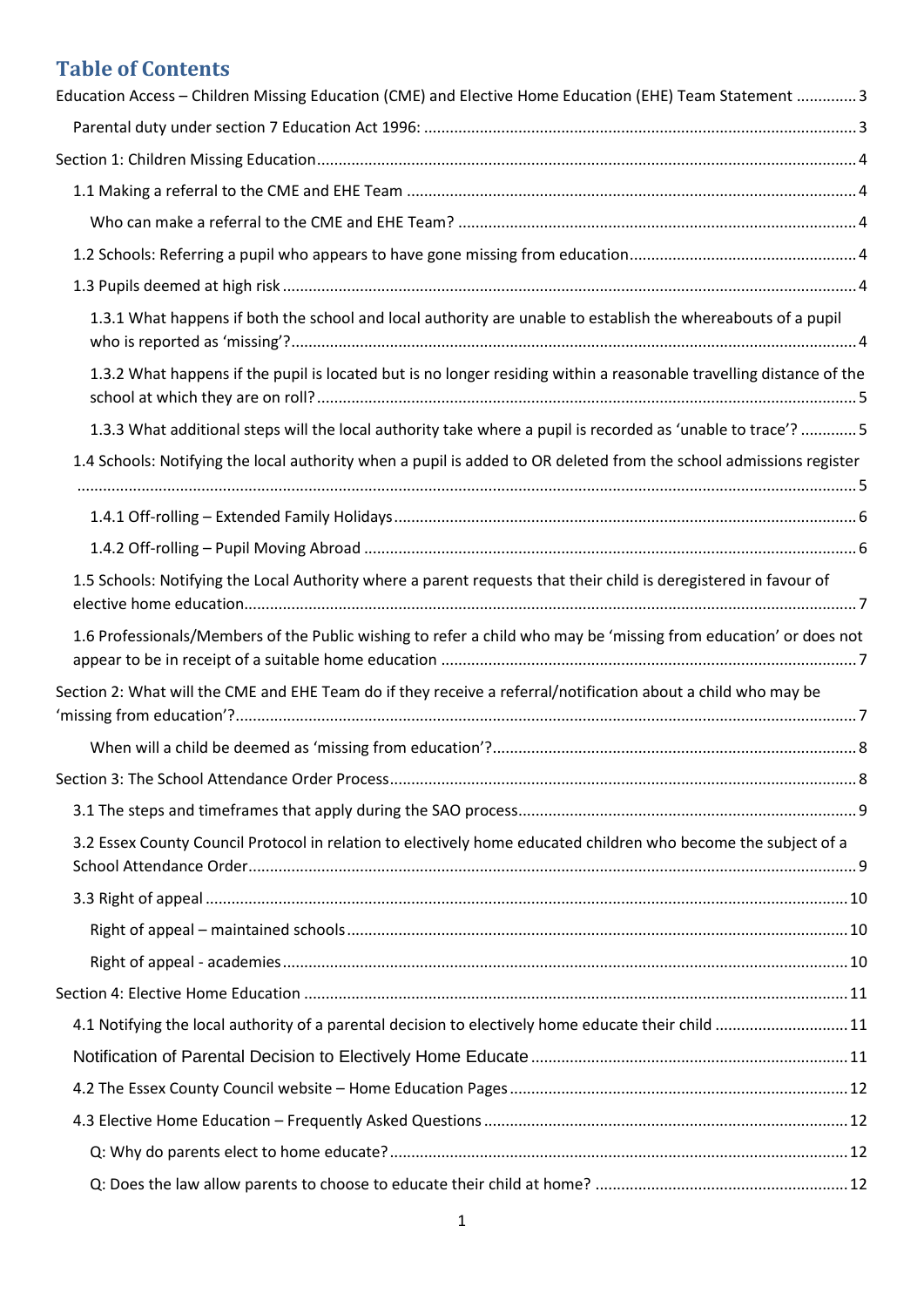| Q: Will parents receive any funding from the Local Authority to support with the education of their child at |  |
|--------------------------------------------------------------------------------------------------------------|--|
|                                                                                                              |  |
|                                                                                                              |  |
| Q: Will parents be contacted by the Local Authority in the future about their child's education?  14         |  |
| Q: What will happen if the education that parents are providing is deemed unsuitable?  14                    |  |
|                                                                                                              |  |
|                                                                                                              |  |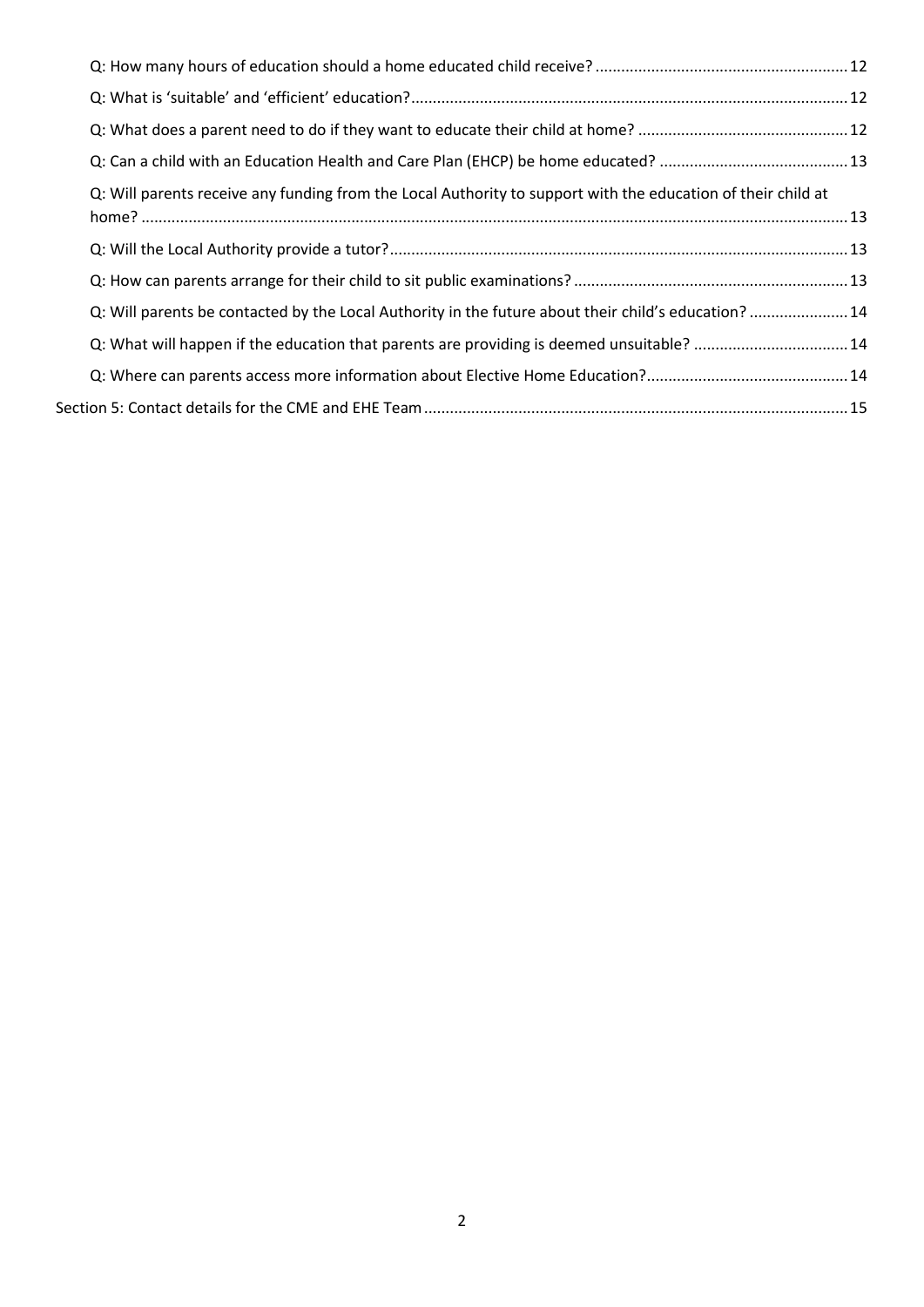# <span id="page-3-0"></span>**Education Access – Children Missing Education (CME) and Elective Home Education (EHE) Team Statement**

All children, regardless of their circumstances, are entitled to an efficient, full time education which is suitable to their age, ability, aptitude and any special educational needs they may have.

Children missing education are children of compulsory school age who are not registered pupils at a school and are not receiving suitable education otherwise than at a school. Children missing education are at significant risk of underachieving, being victims of harm, exploitation or radicalisation, and becoming NEET (not in education, employment or training) later in life.

Effective information sharing between parents, schools and local authorities is critical to ensuring that all children of compulsory school age are safe and receiving suitable education.

The CME and EHE Team forms part of the Education Access Team within Essex County Council. This team is responsible for responding to all referrals where it appears that a child, who is believed to be resident within Essex County Council jurisdiction, is not in receipt of a suitable education, either by attendance at school or otherwise than at a school (includes home education arrangements).

Local authorities have a duty under section 436A of the Education Act 1996 to make arrangements to establish the identities of children in their area who are not registered pupils at a school and are not receiving suitable education otherwise. This duty only relates to children of compulsory school age.

### <span id="page-3-1"></span>**Parental duty under section 7 Education Act 1996:**

Parents have a duty, under section 7 Education Act 1996, to ensure that their children of compulsory school age are receiving suitable full-time education. Some parents may elect to educate their children at home and may withdraw them from school at any time to do so, unless they are subject to a School Attendance Order.

The CME and EHE Team will seek to consult the parents of a child when establishing whether the child is receiving suitable education. Where children are identified as not receiving suitable education, the CME and EHE Team will take action to return these children to full time education, either at a school or in alternative provision. Prompt action and early intervention are crucial to discharging this duty effectively and in ensuring that children are safe and receiving suitable education. The CME and EHE Team is committed to intervening early in the lives of vulnerable children to help prevent poor outcomes.

Referrals may be made to the CME and EHE Team by schools/academies, other professionals, local authorities, members of the public, etc. and all referrals will result in investigations being conducted to establish whether the child or young person concerned is 'missing' from education.

This document seeks to set out the processes and protocols that are in place within Essex to safeguard our children and young people and to protect their right to receive an efficient, full time education. This document should be read in conjunction with the following DfE guidance documents and also the Essex Inclusion [Statement.](https://schools.essex.gov.uk/info/director/Documents/Essex%20Inclusion%20Statement%20Final%20(3).pdf)

Children\_Missing\_Education- [Statutory guidance for local authorities –](https://assets.publishing.service.gov.uk/government/uploads/system/uploads/attachment_data/file/550416/Children_Missing_Education_-_statutory_guidance.pdf) September 2016

[Working\\_Together\\_to\\_Safeguard\\_Children](https://assets.publishing.service.gov.uk/government/uploads/system/uploads/attachment_data/file/729914/Working_Together_to_Safeguard_Children-2018.pdf) - July 2018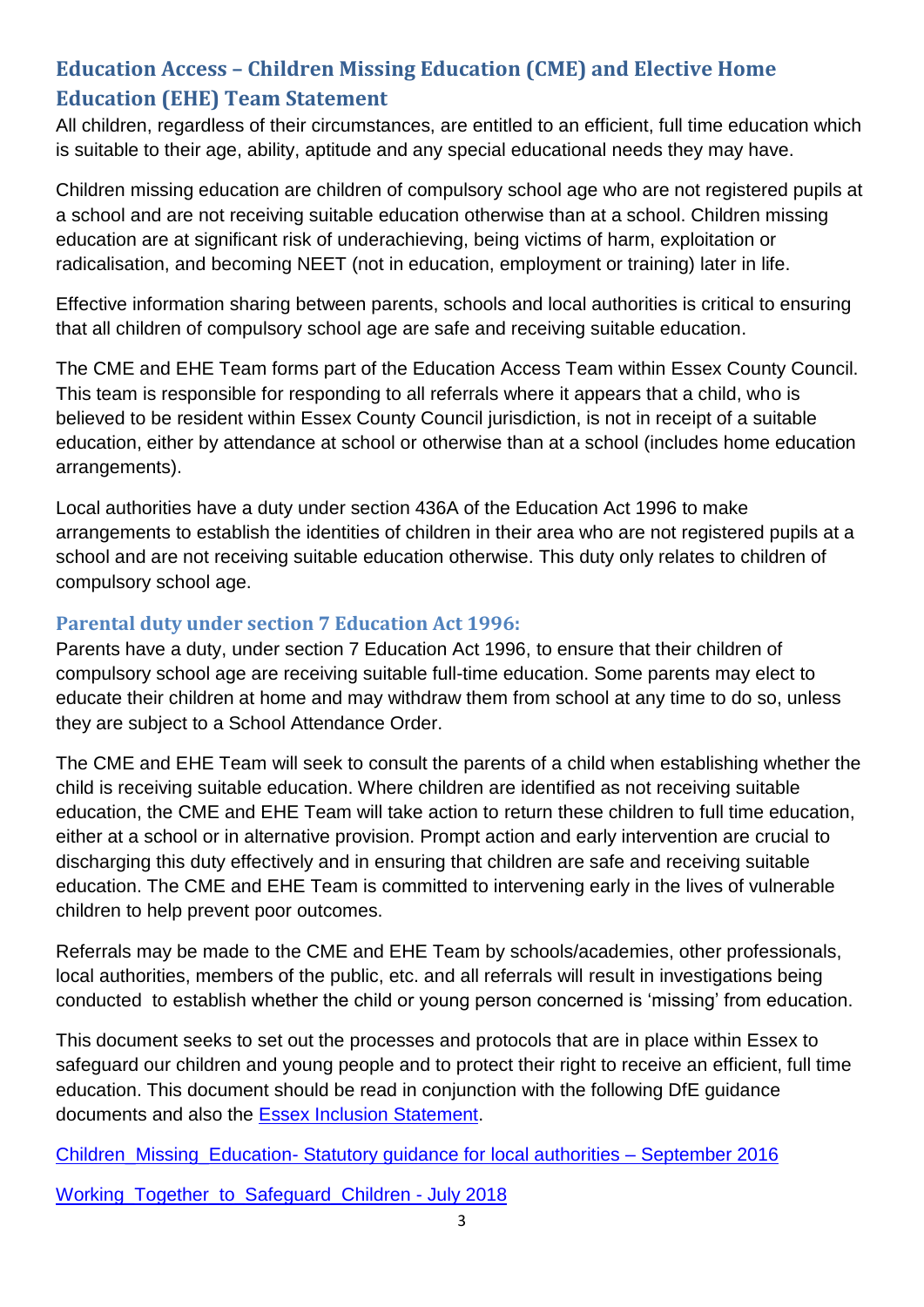# <span id="page-4-0"></span>**Section 1: Children Missing Education**

## <span id="page-4-1"></span>**1.1 Making a referral to the CME and EHE Team**

### <span id="page-4-2"></span>**Who can make a referral to the CME and EHE Team?**

There are a number of referral pathways which may be used to access the support available via the Education Access - CME and EHE Team. The team accept referrals from a variety of sources and welcome contact from colleagues within all educational settings, across the local authority including colleagues from school admissions and Essex libraries, professionals from health, housing, youth services, Essex Countywide Traveller Unit, youth offending teams, social care, other local authorities, members of the public, etc.

N.B. The CME and EHE Team do not accept referrals in relation to pupils on a school roll who are not attending regularly. Such pupils should be referred to the Essex County Council Attendance Compliance Team.

## <span id="page-4-3"></span>**1.2 Schools: Referring a pupil who appears to have gone missing from education**

Schools, including Academies and Free Schools are required to inform the local authority - as stated within The Education (Pupil Registration) (England) Regulations, 2006 - of the details of pupils who have been absent from school for 10 continuous school days and where contact cannot be made with the parent/carer to establish the reason for the absence and the absence has not been reported. In Essex, schools are required to notify the local authority, via the [Missing\\_Pupil\\_Checklist,](https://essex-self.achieveservice.com/service/Missing_Pupil_Checklist) of any child falling into one of the following categories:

- A pupil has gone missing and no contact can be made with parent/carer to establish reason for absence
- A pupil ceased to attend the school and forwarding address of the family is not known
- A pupil has not returned from holiday within 10 schools days of the expected date of return
- A pupil fails to take up their place at the start of the academic year and the whereabouts of the young person is unknown

## <span id="page-4-4"></span>**1.3 Pupils deemed at high risk**

If a pupil is missing from school and the child is subject to a child protection plan and/or is a looked after child, the school must notify the key worker **within the first 24 hours** of the unauthorised absence, if contact cannot be made with the family home.

Where it is suspected or known that a pupil is at potential risk of harm, or where the school has information or reason to suspect that the pupil has been the victim of criminal activity or is at risk of Child Sexual Exploitation, the school should notify the Children and Families Hub and/or police without delay and then make a referral to the CME and EHE Team as soon as possible afterwards.

### <span id="page-4-5"></span>**1.3.1 What happens if both the school and local authority are unable to establish the whereabouts of a pupil who is reported as 'missing'?**

On receipt of the checklist the CME and EHE Team will carry out reasonable enquiries on behalf of the local authority. If following these enquiries the **whereabouts of the pupil cannot be established**, the local authority will advise the school in writing, to remove from roll and will advise of the date from which the pupil in question may be removed from roll (not before 20 days of unauthorised absence have been recorded).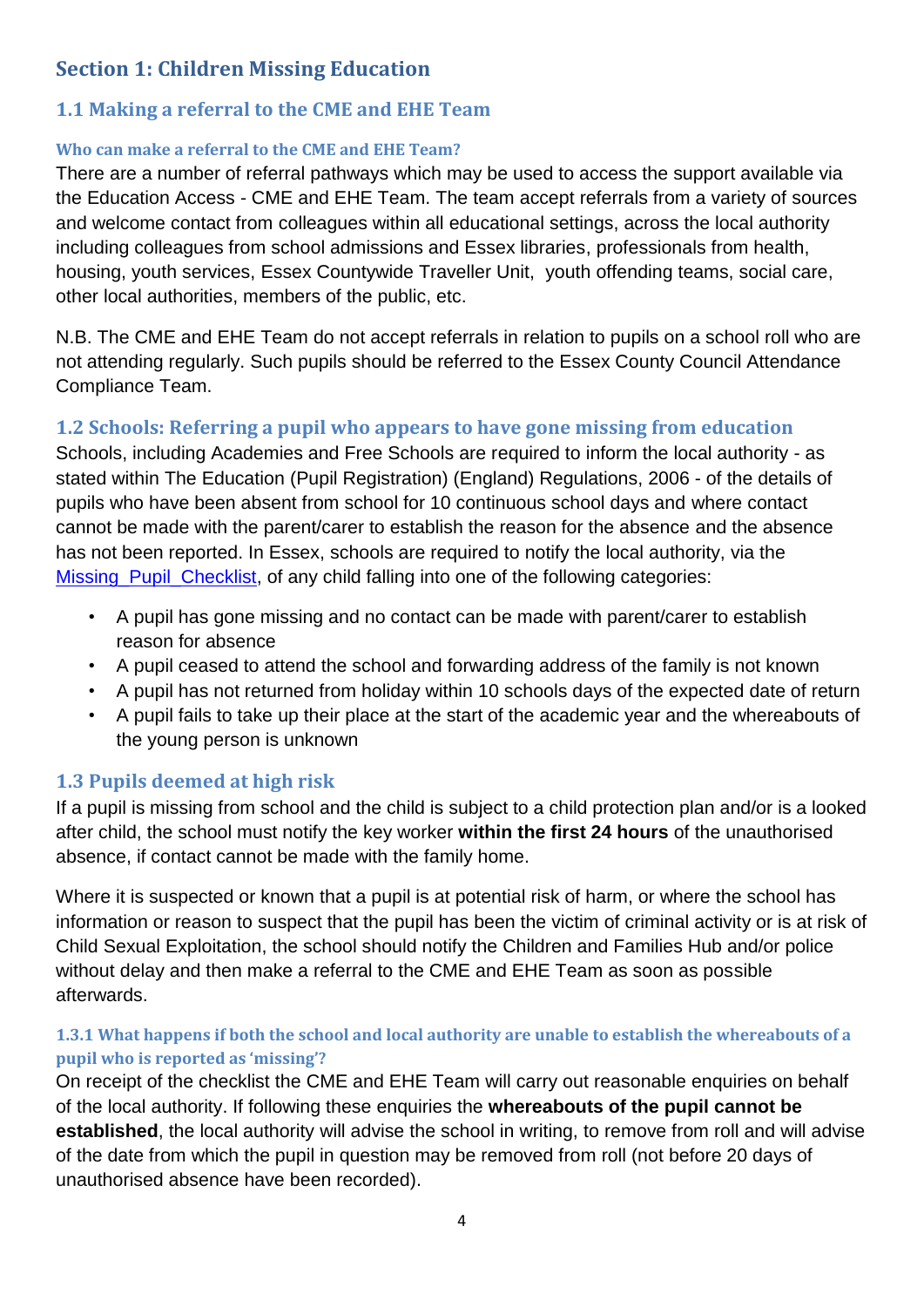The school will then be required to upload the pupil's CTF (Common Transfer File) to the s2s lost pupil database so that if the pupil is enrolled at an alternative school at a later date, the new school will be able to access this file via the database.

### <span id="page-5-0"></span>**1.3.2 What happens if the pupil is located but is no longer residing within a reasonable travelling distance of the school at which they are on roll?**

If the pupil is located and found to be living outside reasonable travelling distance of the school, the CME and EHE Team will notify the school that they may remove the pupil from roll.

<span id="page-5-1"></span>**1.3.3 What additional steps will the local authority take where a pupil is recorded as 'unable to trace'?** As part of the local authority's statutory responsibilities around locating children who are missing from education, Essex County Council has entered into a data sharing pilot with HM Revenue and Customs, in order to reduce the number of CME cases the authority holds. This pilot has proven to be very useful in assisting the local authority to establish the whereabouts of children and young people who have been reported as missing and where initial investigations have been unsuccessful in locating the whereabouts of the child.

In addition to the use of the above-mentioned pilot, the CME/EHE team uses all available resources to assess and scrutinise the data available in relation to children and young people who are listed as 'unable to trace'. Such cases will be discussed at multi-agency vulnerable pupil panel meetings and relevant professionals will review whether all necessary steps have been taken to safeguard children who are reported as missing to the CME/EHE team. Any necessary and reasonable changes to processes will be introduced to ensure that the practices of the team remain fit for purpose.

# <span id="page-5-2"></span>**1.4 Schools: Notifying the local authority when a pupil is added to OR deleted from the school admissions register**

**All schools** (including academies and independent schools) must notify their local authority when they are about to remove a pupil's name from the school admission register under any of the grounds listed in the [regulations](http://www.legislation.gov.uk/uksi/2006/1751/regulation/8/made) . This duty does not apply when a pupil's name is removed from the admission register at a standard transition point – when the pupil has completed the final year of education normally provided by that school.

**All schools** must also notify the local authority **within five days** of adding a pupil's name to the admission register at a non-standard transition point. The notification must include all the details contained in the admission register for the new pupil. This duty does not apply when a pupil's name is entered in the admission register at a standard transition point – at the start of the first year of education normally provided by that school.

These duties are outlined within the [Education \(Pupil Registration\) \(England\) \(Amendment\)](http://www.legislation.gov.uk/uksi/2016/792/made)  [Regulations 2016,](http://www.legislation.gov.uk/uksi/2016/792/made) which came into force as from 1st September 2016.

Regulation 5 within the 2016 amendment specifically places additional responsibilities on all schools in relation to [Regulation 12](http://www.legislation.gov.uk/uksi/2006/1751/regulation/12/made) Education (Pupil Registration) (England) Regulations 2006, requiring them to make returns to the local authority **each time a pupil is added to the school admissions register or deleted from the school's register**.

When adding or removing a pupil to/from roll, schools within Essex are required to submit a [Statutory\\_notification\\_of\\_admission\\_to\\_or\\_deletion\\_from\\_Essex\\_school\\_roll](https://essex-self.achieveservice.com/service/Statutory_notification_of_admission_to_or_deletion_from_Essex_school_roll)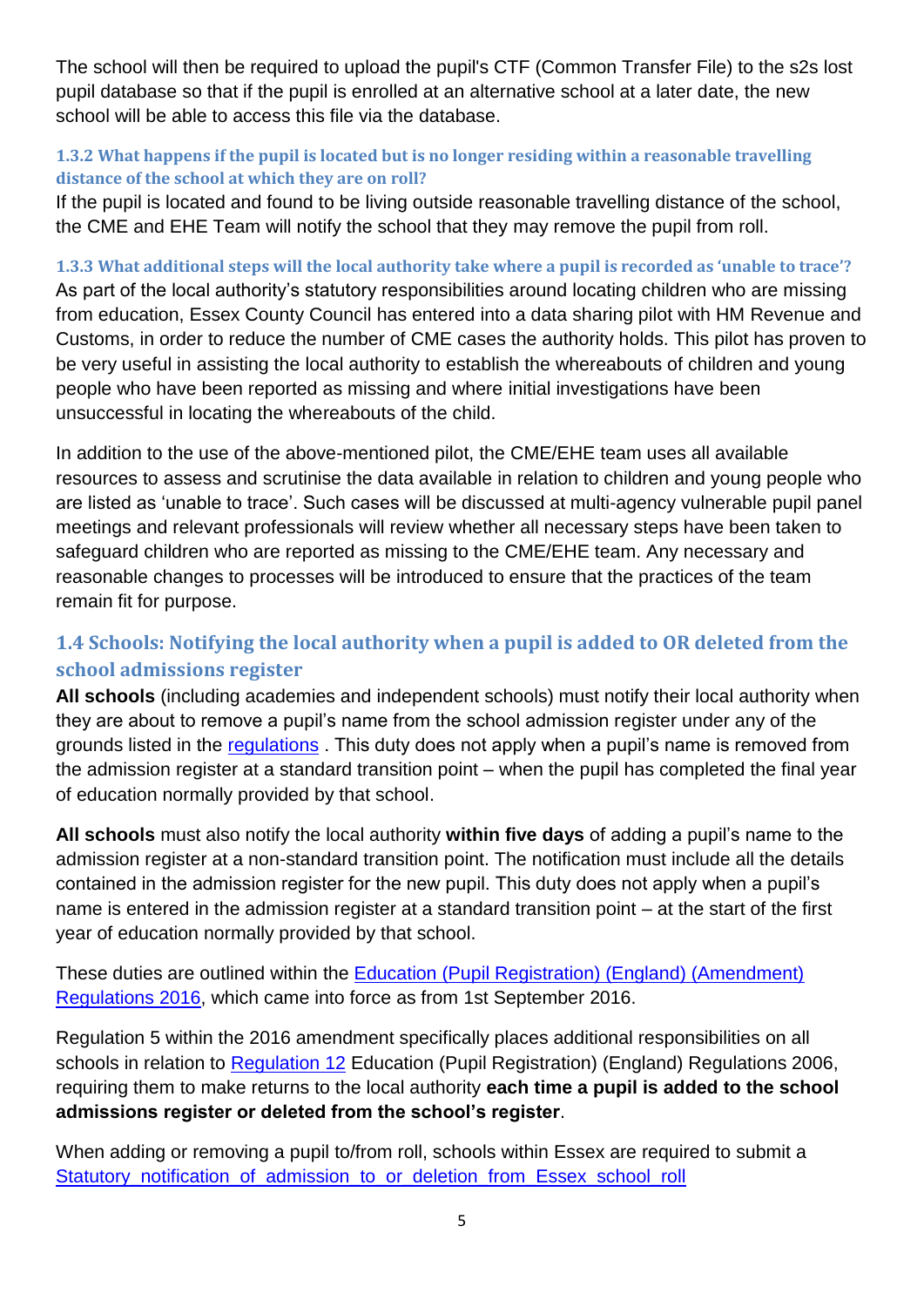#### <span id="page-6-0"></span>**1.4.1 Off-rolling – Extended Family Holidays**

Where a parent applies for extended leave during term time, it is at the head teacher's discretion whether the leave is granted. If a parent takes their child out of school for extended leave, it is imperative that a return date is agreed prior to the family's departure. Schools are advised to write to the family to state whether the period of leave is authorised or unauthorised and to stipulate the date on which the pupil is expected to return to school. The letter should make clear that, if the pupil does not return to school, as at the agreed date, the pupil will risk losing their place and parents would need to reapply for a school place. **Schools must wait for ten school days following the agreed return date before seeking to remove the pupil from roll.** Where a school is able to evidence that clear advice has been provided to parents regarding a removal from roll if the pupil fails to return, the school should ensure that they notify the local authority of any resultant removal from roll via the Statutory Notification form which is accessible via Section 1.4 above.

Where a pupil fails to arrive at school and parents/carers advise that the pupil is not currently in the country, schools must ensure that they provide the parent(s)/carer(s) with every opportunity to return the pupil to school before taking a decision to delete from roll.

In such circumstances it is advised that, as a matter of urgency, contact be made in writing with a parent (either by letter/email) and that the correspondence clearly states that:

- The child/young person is required to return to the school or may risk losing their school place;
- A date by which the pupil is expected to return and clear advice that, should this deadline not be adhered to, the pupil will be removed from roll as of that date.
- Any advice that the parent may need to be aware of in respect of waiting lists and likelihood of a school place being available (e.g. Is there an active waiting list for the year group in question?)
- Any application process that the parent will be required to follow.

It is essential that the parent is given an opportunity to arrange for the child/young person to return to the country and to begin to attend school, before the place is lost and allocated to another applicant. In any case, every school is expected to retain the pupil on roll for a minimum of ten school days to enable investigations to take place/contact to be made with the family with a view to the pupil returning to the school.

### <span id="page-6-1"></span>**1.4.2 Off-rolling – Pupil Moving Abroad**

Where a parent notifies a school that their child is to be deregistered due to a family decision to move abroad, it is essential that the school takes effective safeguarding steps to ensure that the information that has been received is a true record of what the family intend to do.

Upon receipt of such notification, schools should aim to meet with the parents and to identify how the decision to move abroad has been reached. They should seek to establish the date on which the family plan to leave the country and make a request to the parents that confirmation of flight bookings be provided as evidence of the move abroad, to enable a legitimate removal from roll to take place once the pupil has left the country. Schools should also request the address to which the family plan to move and any school which they have liaised with to secure education once the move has taken place.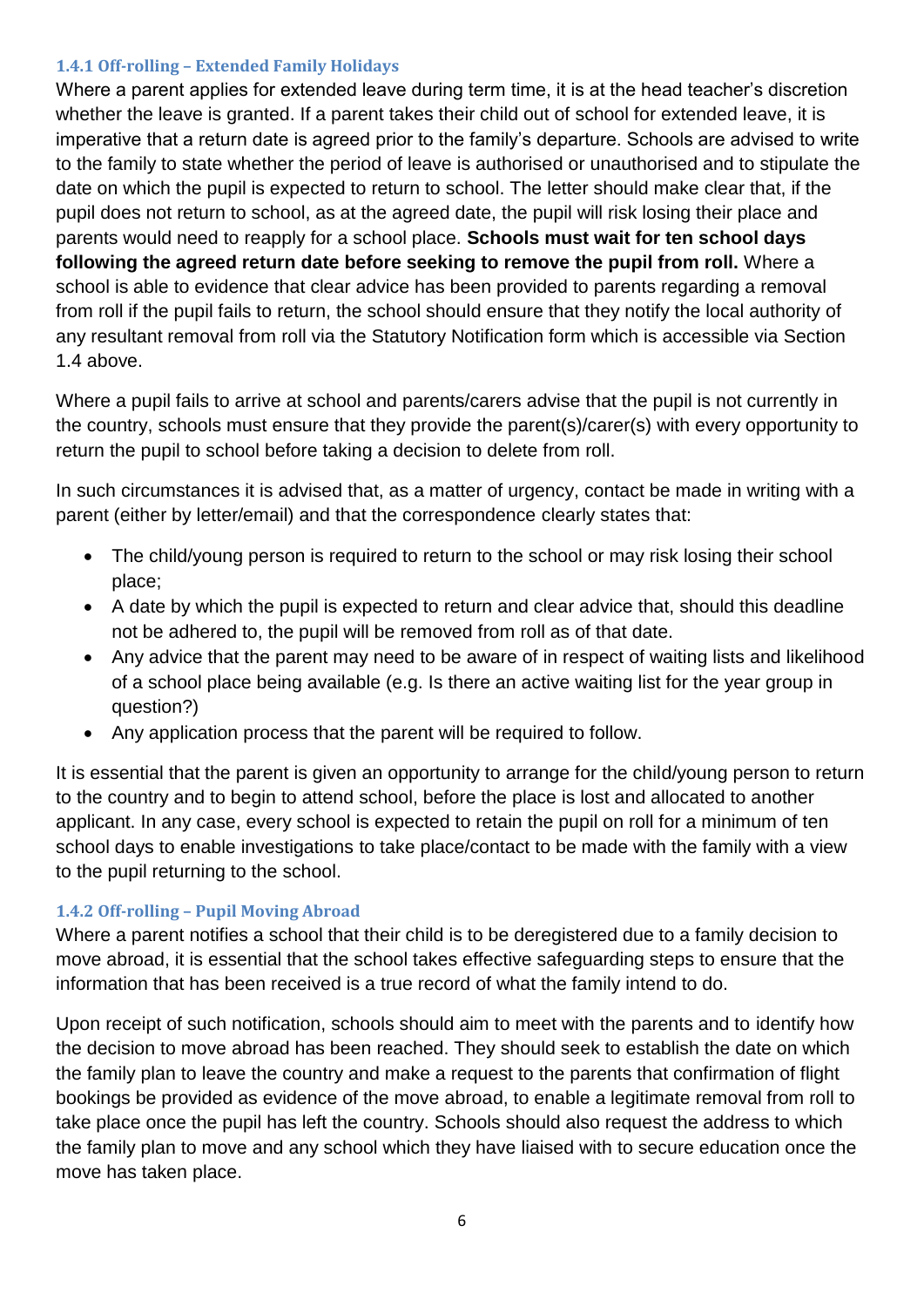It is not sufficient to accept flight quotations as evidence that the family are moving abroad. An actual booking confirmation, with details of who will be travelling, the date/time on which the travel is to take place and the departure and destination airports is the best evidence that a school can seek to obtain from a parent in these circumstances.

Keeping children safe in education (Statutory guidance for schools and colleges), provided updated guidance, dated September 2016. The above advice in relation to pupils believed to be moving abroad aims to help schools to fulfil their safeguarding duties in line with this document. If you hold any safeguarding concerns regarding a risk to the child e.g. forced marriage, radicalisation or female genital mutilation, such concerns should be referred to the Children and Families Hub without delay, via this [link](https://schools.essex.gov.uk/pupils/Safeguarding/Child_Protection_Referrals/Pages/Safeguarding-Key-Service-Contact-Infomation.aspx) .

## <span id="page-7-0"></span>**1.5 Schools: Notifying the Local Authority where a parent requests that their child is deregistered in favour of elective home education**

Where a school has received written notification from the parent of a pupil stating that the child or young person is receiving education otherwise than at school (elective home education), schools within Essex are required to notify the local authority of this removal from roll using a dedicated online form which has been developed for this purpose – see [section 4.1](#page-11-1) below.

N.B. This form should only be completed when a child/young person is remaining **within Essex**. Where the family are moving out of the county, please submit the form which may be accessed via this **[link](https://forms.essex.gov.uk/default.aspx/RenderForm/?F.Name=Hh9HbLrtxsH&HideAll=1)** and select statutory ground for deletion under Regulation 8 Subsection (1) (e) – notifying the local authority that the pupil no longer ordinarily resides at an address which is a reasonable distance from the school.

## <span id="page-7-1"></span>**1.6 Professionals/Members of the Public wishing to refer a child who may be 'missing from education' or does not appear to be in receipt of a suitable home education**

Where a professional or member of the public is aware of a child of compulsory school age who does not appear to be on roll at a school or receiving appropriate educational provision, they should use the online referral form which may be accessed via this [link](https://forms.essex.gov.uk/default.aspx/RenderForm/?F.Name=pKScKSpA11r&HideAll=1) to notify the CME and EHE Team of their concerns, without delay. Any referrals received will enable the team to conduct necessary investigations to establish if the child in question is 'missing from education' and will allow the team to utilise their full range of statutory powers where no educational provision appears to be in place.

## <span id="page-7-2"></span>**Section 2: What will the CME and EHE Team do if they receive a referral/notification about a child who may be 'missing from education'?**

The CME and EHE Team will use all available information (received from the referrer and from our own local authority internal intelligence) to investigate and establish whether the child concerned is in fact 'missing' from education. Where workloads peak, the team will prioritise investigations for children who are deemed to be most vulnerable e.g. those known to be at risk of exploitation/harm/neglect, Missing Children/runaways, children who are the subject of a Child Protection Plan or are deemed a Child in Need, those young people known to the Youth Offending Service, etc.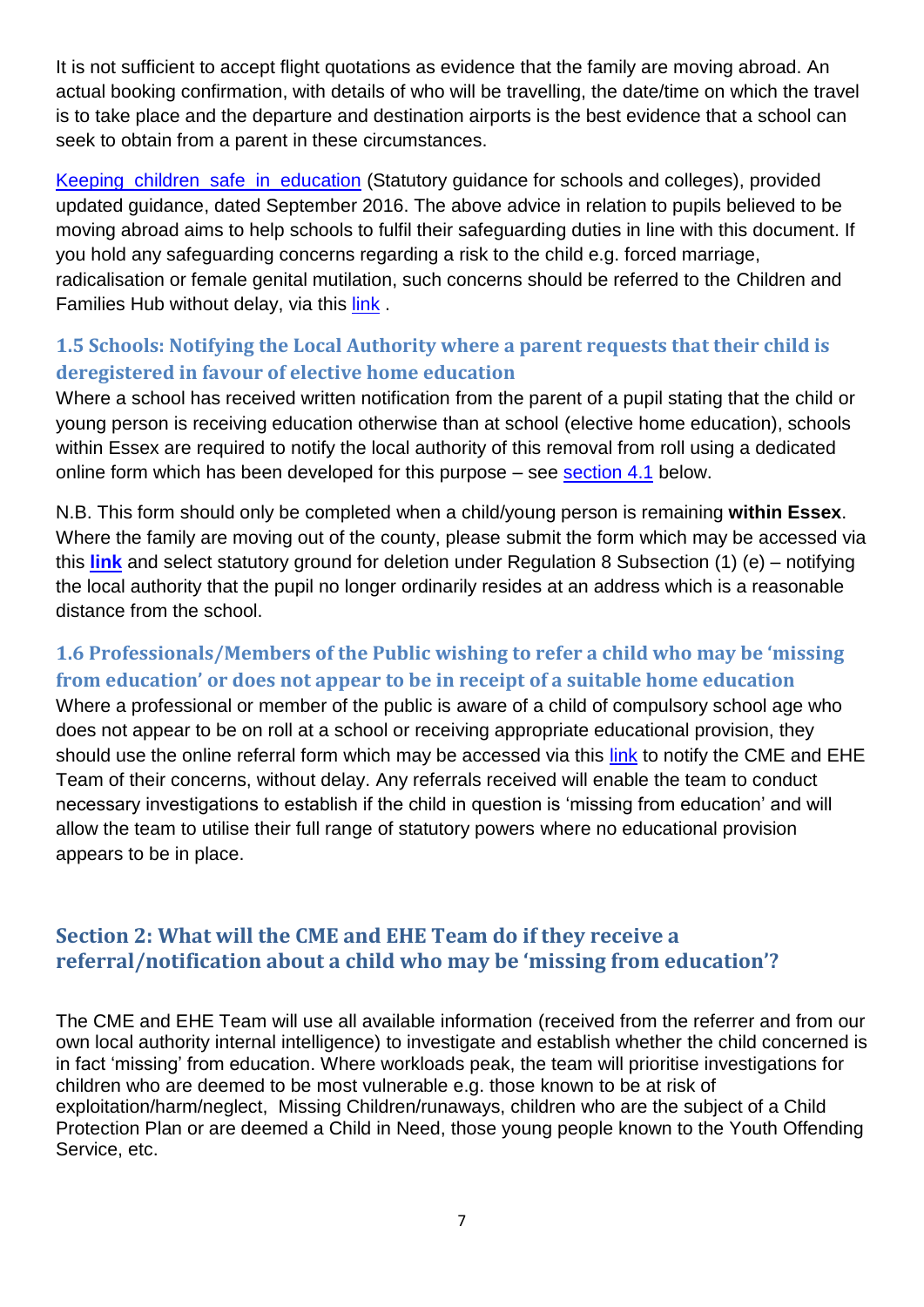We will only investigate cases where the address of the child falls within Essex County Council jurisdiction. Where a child does not reside within our jurisdiction, we will ensure that the relevant local authority is contacted so that they may use their own children missing education processes to safeguard and return the child to education.

Our investigations will include team members attempting to make contact with parents/carers by telephone, email and/or visits to the home, as well as liaison with any other professionals who we believe may hold information relating to the educational status of the child in question. If a child is deemed to be 'missing from education' the full range of statutory powers will be used to safeguard and return the child to a full time education as swiftly as possible.

#### <span id="page-8-0"></span>**When will a child be deemed as 'missing from education'?**

A child will be deemed as missing from education and will become an open case to the Essex CME and EHE Team if they reside within Essex and:

- are not on the roll of a school or academy and parents are not actively taking steps to ensure that such enrolment is secured on behalf of their child (i.e. parents are failing to fulfil their legal duty under [section 7 Education Act 1996\)](#page-3-1); or
- it appears that a child, whose parents have elected to home educate, is not in receipt of an efficient home education which is suitable to their age, ability and aptitude, taking into account any special educational needs that the child may have.

The CME and EHE Team will, in the first instance, make informal enquiries to ascertain what educational arrangements are in place for children who are referred as 'missing from education' or where concerns are raised as to the quality of home education or the capacity of parents to put in place an efficient home education. Where, during the informal enquiry stage, a parent/carer fails to satisfy the local authority that a suitable education is in place for their child, the local authority will serve a notice on parents requiring them to satisfy the local authority that the child is receiving a suitable education – section 437(1) Education Act 1996.

The CME and EHE Team will issue a School Attendance Order to parent(s) who fail to satisfy the local authority that their child is receiving suitable education, if the local authority deems it is appropriate that the child should attend school – using the powers available to local authorities via section 437(3) Education Act 1996.

Where a parent fails to comply with a School Attendance Order, steps will be taken to prosecute parents due to their breach of the School Attendance Order - section 443 Education Act 1996.

## <span id="page-8-1"></span>**Section 3: The School Attendance Order Process**

The School Attendance Order (SAO) process, in cases where a parent chooses not to engage or comply, is a wholly administrative process which enables the local authority to evidence that it has utilised all available statutory powers to try to return a 'missing', therefore vulnerable, child to an efficient full time education.

The process is carried out by the CME and EHE Team and the onus, throughout the process, is on parents to be proactive in securing/evidencing a suitable education for their child. Any school which is identified to be named within a SAO simply needs to await contact from the parent on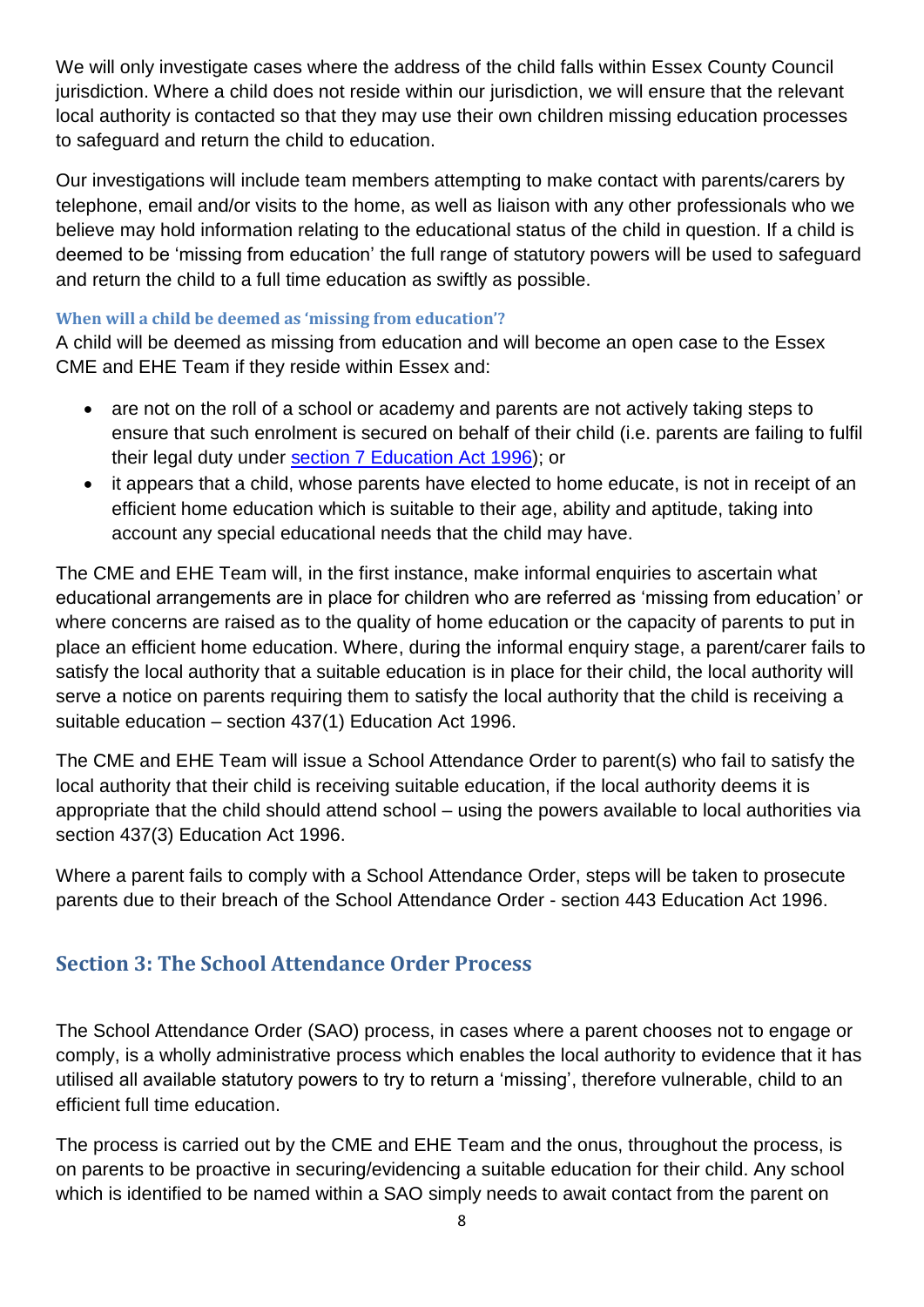whom the SAO is to be served and, where parent(s) complies, be prepared to admit the child in question to the school roll without undue delay. Where parent(s) fail to comply, the CME and EHE Team will progress the case in line with the process and timeframes that are outlined below. Where a school receives formal notification of the local authority's intention to name the school within a SAO for a child, the school should consider this child as a possible admission when responding to requests for numbers on roll from School Planning and Admissions.

The CME and EHE Team will seek to name the school nearest to the home address that we believe is in a position to accommodate the child, should parent choose to comply with the SAO. Only where we believe that there are compelling reasons not to name the nearest school OR infant class size legislation applies OR where a parent has made applications to the nearest school but, due to a lack of spaces, has had their application formally declined, will the CME and EHE Team seek to name the next nearest available school within any pending SAO.

Where a child is identified as 'missing from education', as outlined [above,](#page-8-0) and where informal enquiries do not lead to the local authority being satisfied that a child is in receipt of an efficient, suitable education, the CME and EHE Team will instigate the SAO process.

The SAO process provides parents with several opportunities to satisfy the local authority that their child is in receipt of an education, either via attendance at a school or otherwise than at a school. If the parent(s) submits an application for a school place after the SAO process has been instigated, the process will be placed on hold pending the outcome of any such applications.

### <span id="page-9-0"></span>**3.1 The steps and timeframes that apply during the SAO process** are as follows:

- Parent is issued with a warning letter under section 437(1) Education Act 1996, notifying them that the local authority believes that their child is not in receipt of a suitable education
	- **Parents have 15 school days within which to apply for a school place or evidence that a suitable home education is in place for their child**
- If parent does not respond or fails to satisfy the local authority that a suitable education is in place for the child in question, the local authority identifies a school, within reasonable travelling distance of the family home.

<span id="page-9-1"></span>**3.2 Essex County Council Protocol in relation to electively home educated children who become the subject of a School Attendance Order**: Where a child has been removed from a school roll in favour of elective home education and investigations have resulted in the home education arrangements being deemed unsuitable, the local authority will always seek to name the last school at which the child was on roll within any SAO subsequently issued in respect of that child, if appropriate.

- Once a school is identified A Formal Notice is sent to the school (addressed to the Head/Chair of Governors) notifying them of the local authority's intention to name their school within a SAO for the child in question.
- At the same time, a further letter, known as the Notice of Intention to Issue a School Attendance Order, is issued to parent(s), notifying them that the local authority intends to issue a SAO naming a particular school.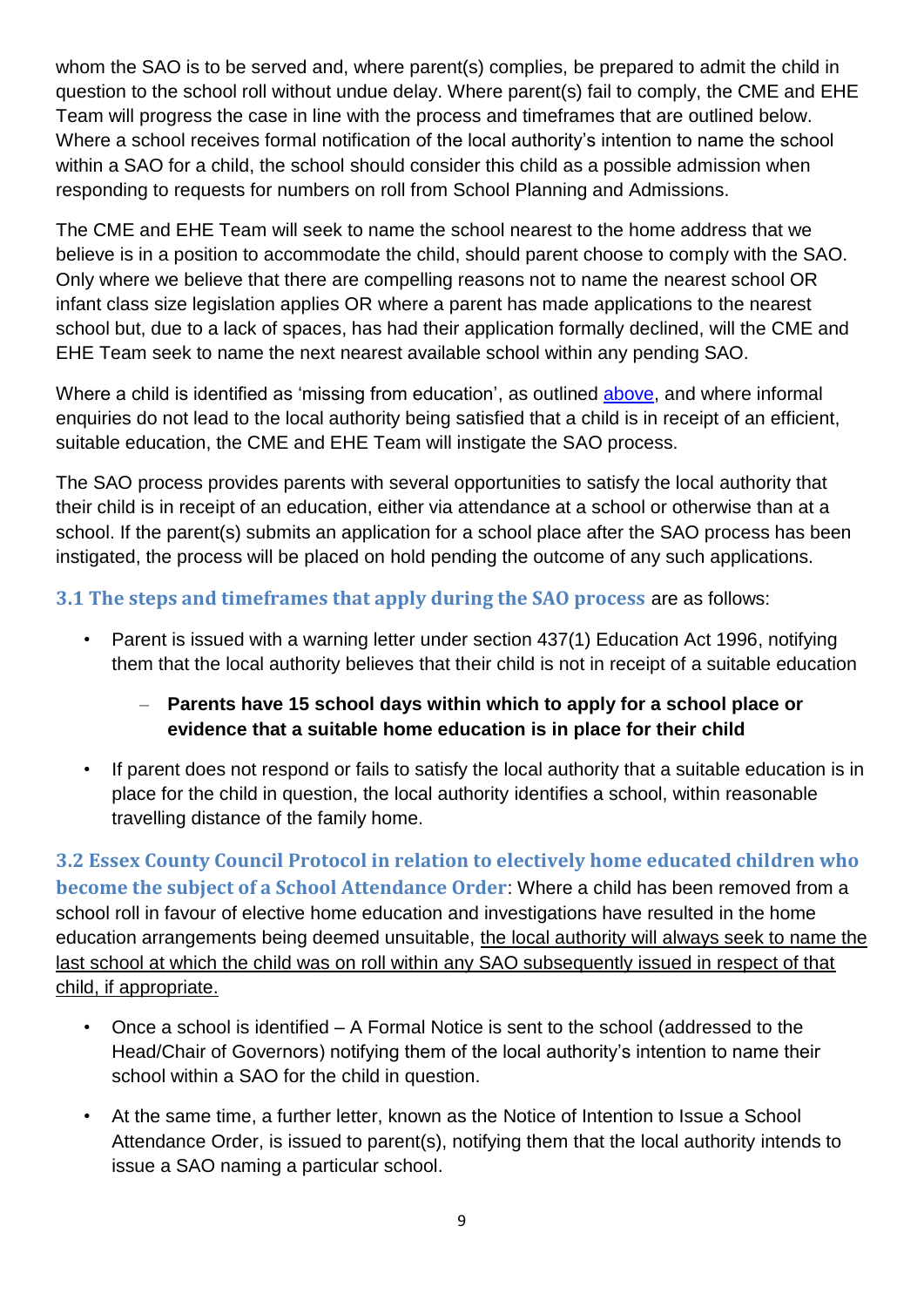– **Parents have 15 school days to apply for a school place or evidence that a suitable home education is in place for their child.** 

### **N.B. It is important to note that at this stage parent may apply for a place at ANY school.**

<span id="page-10-0"></span>**3.3 Right of appeal**: All schools have a right to appeal against being named within a SAO for a child that has been identified as 'missing from education.' However, due to the fact that the local authority seeks to return such vulnerable children back into education without any undue delay, any such appeals should only be submitted where a parent chooses to comply and seeks to have their child admitted to the school that is named/is to be named within the SAO **and** where there are significant safeguarding concerns linked specifically to the child in question being placed on roll at the school in question.

The appeal process differs depending on whether the school is a maintained school or whether the school has academy status. However, in all cases where an appeal is submitted, the local authority is required to bring such cases to the attention of the Fair Access Officer who may consult with local schools to seek agreement on which school is best-placed to be named within an SAO and to admit the child in question, should the parent choose to comply/engage with the SAO process.

<span id="page-10-1"></span>**Right of appeal – maintained schools**: where the Head/Governing Body of a maintained school believes that they have justified reasons to appeal against the local authority's intention to name their school within a SAO, they should submit their formal appeal to the CME and EHE Team within 15 working days of receipt of the afore-mentioned Formal Notice.

<span id="page-10-2"></span>**Right of appeal - academies**: Where the Head/Governing Body of a school with academy status wishes to appeal against being named within a SAO for a child who has been identified as 'missing' from education, they should submit their appeal directly to the Secretary of State, providing the CME and EHE team with a copy of their appeal. **The appeal should only be submitted if the parent to whom the SAO is issued/is to be issued, chooses to comply with the Order and seeks to have their child admitted to the school named within the SAO.** 

- In cases where parents fail to respond to the Notice of Intention to Issue a School Attendance Order, and where the local authority has not been satisfied that the parent is fulfilling their duty under section 7 Education Act 1996, the CME and EHE team will go ahead and issue a SAO, naming the identified school. The local authority may issue a SAO without being required to attend court.
- *N.B. The issuing of a SAO effectively removes the parents' right to apply for any school and instructs the parent to make an application, within 15 school days, to the school which the local authority has named within the SAO.*
	- **Parents have 15 school days within which to apply for a place at the school named within the SAO or evidence that a suitable home education is in place for their child.**
- Failure to comply with the SAO will lead to court action, under section 443 Education Act 1996, for Breach of the SAO.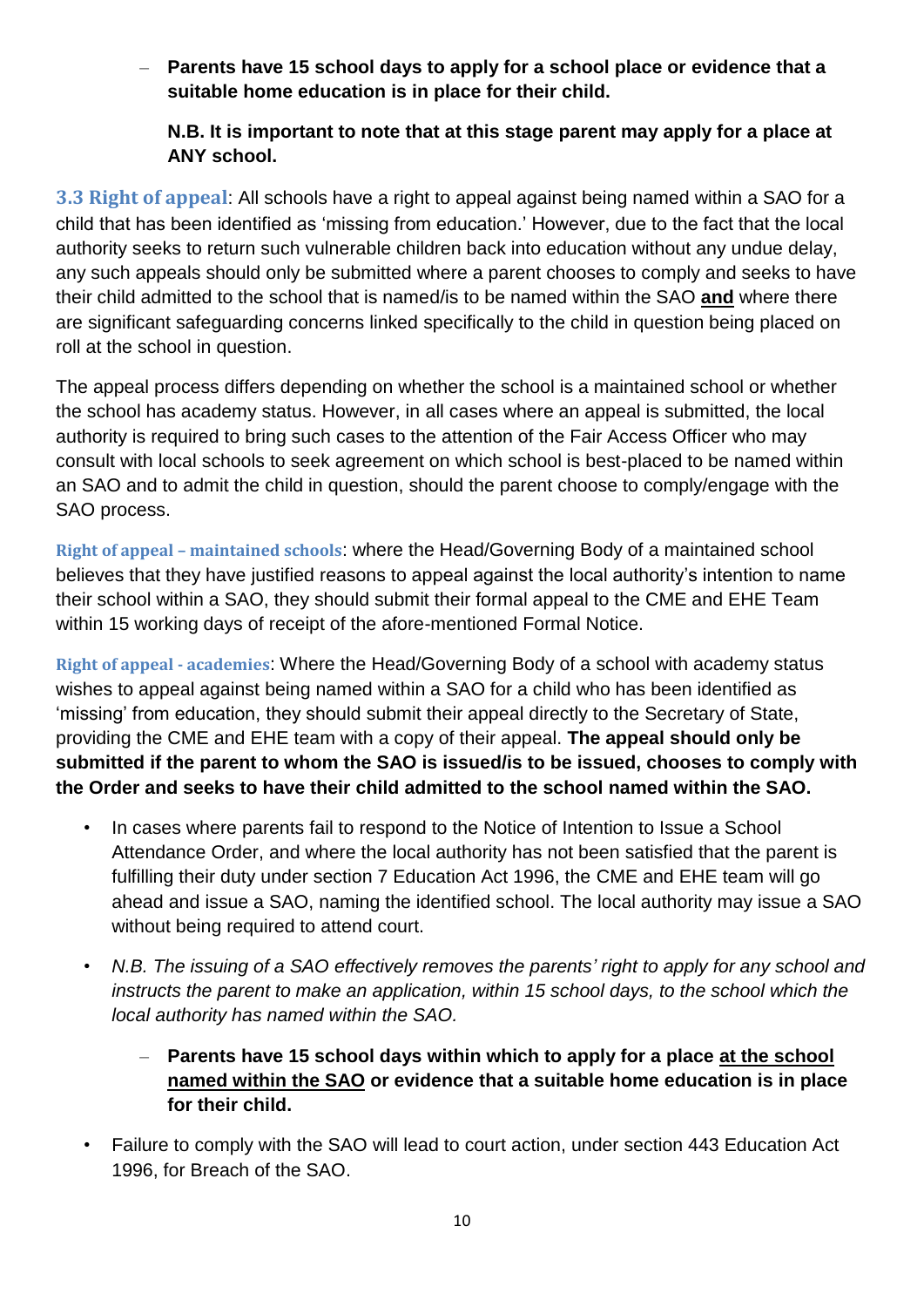• Parent(s) will be liable to a fine of up to £1000.

Upon completion of any court action following the Breach of a SAO, the child in question remains out of school and continues to be deemed a child missing from education. The CME and EHE team will therefore be required to begin the SAO process again in the hope that parent will choose to comply/engage with the process and enrol their child at a school or put a suitable home education in place for the child in question.

# <span id="page-11-0"></span>**Section 4: Elective Home Education**

A decision to home educate can only be made by those with parental responsibility. Schools must not seek to persuade parents to educate their children at home. Where a parent decides that they wish to remove their child from a school roll in favour of elective home education, they must write to the school to notify them of this decision and, upon receipt of this written notification, the school may take the pupil off roll. It is good practice for the school to meet with the parent/carer to discuss the reasons for this decision, as sometimes the family may have a concern with the school, which the school is able to remedy.

If a pupil is to be deleted from a school roll following a parent's decision to home educate, the school has a statutory responsibility to inform the local authority of this deletion from roll. A removal from roll in favour of elective home education will only be deemed legitimate where:

 A person with parental responsibility has clearly stated, **in writing**, that they wish for their child to be removed from the school register and that the child is to be home educated – schools may only accept an email or letter of this nature from a person with parental responsibility.

N.B. If the letter / email does not expressly state the parent's intention to electively home educate, the pupil must remain on the school roll.

# <span id="page-11-1"></span>**4.1 Notifying the local authority of a parental decision to electively home educate their child**

In Essex, schools are required to notify the local authority via the Notification of Parental Decision to Electively Home Educate which may be accessed via the link below:

## <span id="page-11-2"></span>**[Notification](https://essex-self.achieveservice.com/service/Notification_of_Parental_Decision_to_Electively_Home_Educate) of Parental Decision to Electively Home Educate**

Schools are required to share any concerns that they hold in relation to the child being home educated and where concerns are raised, the CME and EHE Team will carry out investigations to determine whether or not the child is in receipt of a suitable education. Where schools hold concerns about parental commitment to educate their child at home, it is important that such concerns are logged on the online form to enable us to investigate whether parents/carers have taken the necessary steps to provide a suitable education for their child.

Where school staff hold concerns relating to the child's welfare, these should be referred to the relevant agency via this link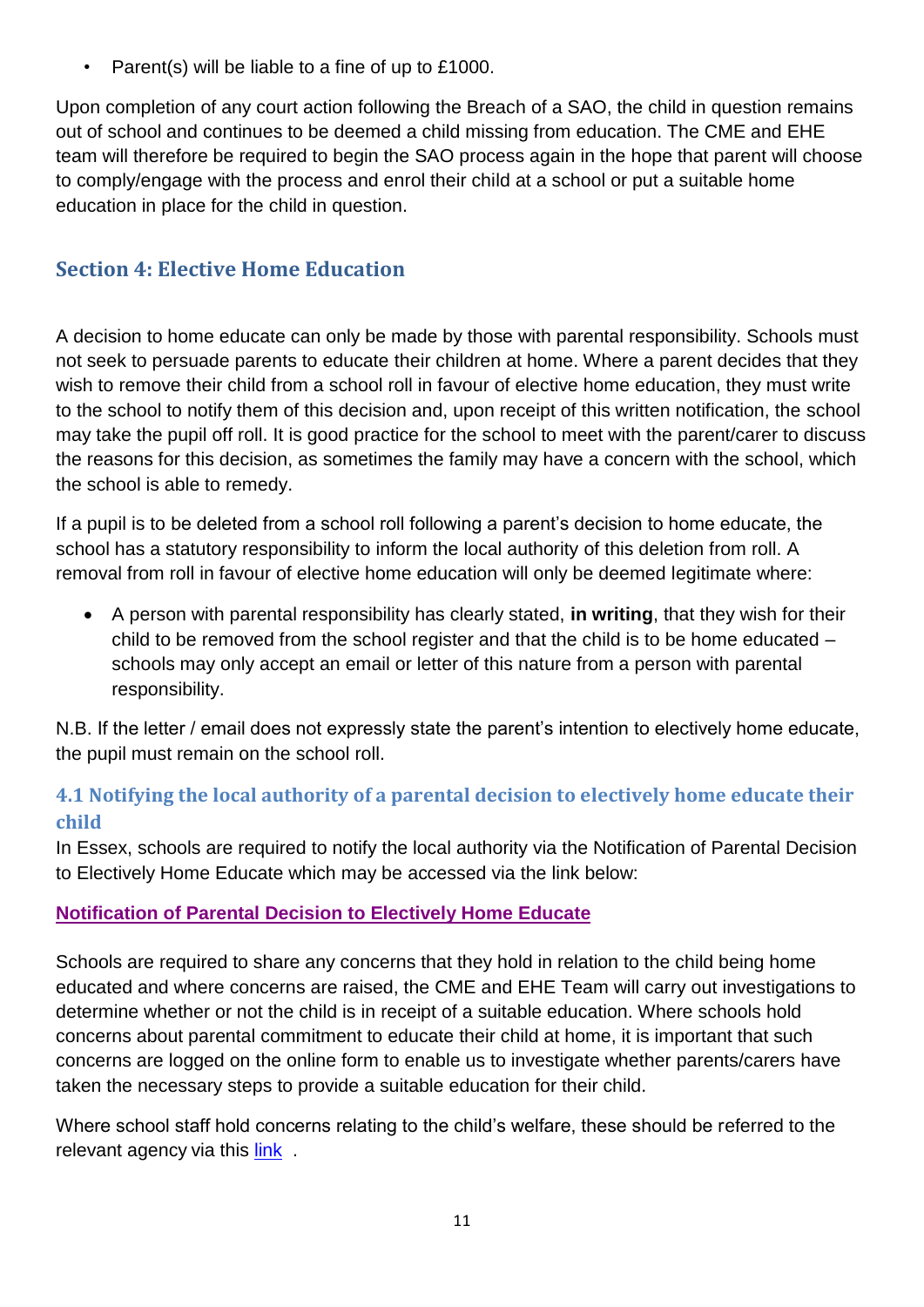### <span id="page-12-0"></span>**4.2 The Essex County Council website – Home Education Pages**

Parents can access some useful information if they are considering elective home education for their child/ren. The relevant pages may be accessed via the following link:

### Home Education Pages – [Essex County Council website](http://www.essex.gov.uk/Education-Schools/Schools/Learning/Home%20education/Pages/Default.aspx)

## <span id="page-12-1"></span>**4.3 Elective Home Education – Frequently Asked Questions**

### <span id="page-12-2"></span>**Q: Why do parents elect to home educate?**

There is no finite list which details all of the reasons for parents electing to home educate. Such decisions are often based on specific philosophical or cultural beliefs, or the individual needs of a child which indicate that home education may be of benefit to him/her. Parents may opt to home educate on a short term or long term basis, depending on the individual circumstances. The approaches to home education also vary from one family to another and often reflect the specific values of the home educating families. Some children are home educated from a very young age, others attend school and then engage in home education at a later stage within their compulsory education years.

#### <span id="page-12-3"></span>**Q: Does the law allow parents to choose to educate their child at home?**

Yes, it is perfectly lawful for a parent to elect to educate their child at home. This is made clear within section 7 of the Education Act 1996 which applies within England and Wales and states:

*The parent of every child of compulsory school age shall cause him (or her) to receive efficient fulltime education suitable a: to his (or her) age, ability and aptitude, and b: to any special educational needs he (or she) may have,* 

*either by regular attendance at school or otherwise.*

### <span id="page-12-4"></span>**Q: How many hours of education should a home educated child receive?**

There is no definition of 'full-time'; however a child that receives an education within a school is expected to be engaged in educational activities for 23 to 25 hours per week – depending on their age. Parents who elect to home educate are not obliged to offer such education within 'school hours' or on 'school days'. The law and guidance relating to elective home education allows for a more flexible approach.

### <span id="page-12-5"></span>**Q: What is 'suitable' and 'efficient' education?**

The courts have considered home education arrangements and have provided some guidance on what is considered to be 'suitable' and 'efficient' education. They have said that education is efficient if it is "achieving that which it sets out to achieve" and is suitable if it "prepares the child for life in a modern civilised society and enables the child to achieve his (or her) full potential".

### <span id="page-12-6"></span>**Q: What does a parent need to do if they want to educate their child at home?**

If a child is registered with a school, we suggest that parents arrange a meeting with the headteacher to discuss why they are considering deregistering their child. Parents have a duty to inform the headteacher, in writing, of theirr decision to electively home educate. Receipt of such written notification will allow the headteacher to lawfully de-register a child from their school. **Informing the headteacher verbally is not enough**. If parents fail to fulfil this duty and simply stop sending their child to school, they may face legal action under section 444 Education Act 1996.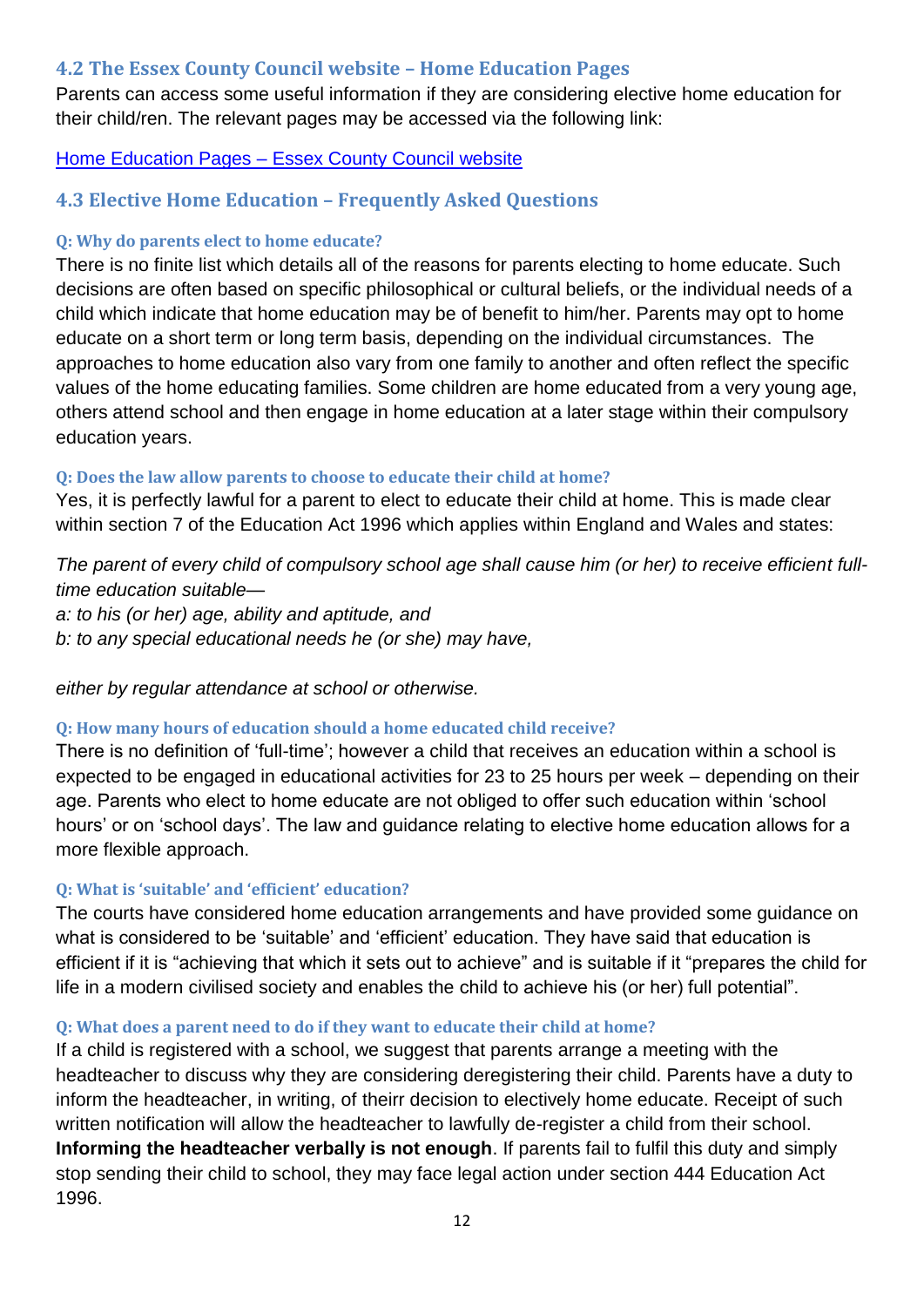Once the school has received notification, in writing, of parental decision to home educate, the school has a duty to inform the Local Authority of their reasons for removing the pupil from their registers. Essex County Council maintains a register of all home education arrangements that are either shared with the Local Authority by schools/academies or by parents who have registered with us directly

### <span id="page-13-0"></span>**Q: Can a child with an Education Health and Care Plan (EHCP) be home educated?**

Yes. Section 7 Education Act 1996 does apply to parents of children with special educational needs. Any child with an EHCP will have been assessed and a decision will have been taken about the most appropriate school for the child, based on their individual needs. An EHCP is a legal document. Where a parent decides that they would like to elect to educate their child 'otherwise', in other words not by regular attendance at the school named on the EHCP, they must de-register their child from the school by writing to the headteacher and notifying him/her of the decision that has been taken to home educate.

Please note that, **where a child is a pupil at a special school**, a parent is unable to de-register their child from the school to electively home educate, without the prior consent of the Local Authority.

Where a child has an EHCP, the Local Authority will continue to fulfil its duties in respect of annual reviews and will hold an annual review for as long as the EHCP remains in place.

### <span id="page-13-1"></span>**Q: Will parents receive any funding from the Local Authority to support with the education of their child at home?**

No. By electing to home educate, parents have chosen to accept full financial responsibility for the education of their child and will not receive any funding in this respect from the Local Authority. Parents are advised to consider the full cost implications of elective home education when making a decision about the appropriateness of this for their child/ family. The cost of resources (e.g. exercise books, text books, educational visits/trips, writing equipment, computers/laptops, private tutors, etc.) should be factored in to such considerations, alongside any costs that may be incurred if they wish for their child to sit public examinations.

#### <span id="page-13-2"></span>**Q: Will the Local Authority provide a tutor?**

No. Elective home education is different to home tuition which is paid for and provided, on a temporary basis, by the Local Authority when a child is not able to attend school, for example due to medical reasons. However, parents can choose to employ a tutor to assist them in meeting their duty to ensure that their child receives an efficient, full time education which is suitable to his/her age, ability and aptitude. The Local Authority would advise parents to ensure that any tutors that are employed hold a valid Disclosure and Barring Service (DBS) certificate, formally known as a CRB clearance.

#### <span id="page-13-3"></span>**Q: How can parents arrange for their child to sit public examinations?**

There is no specified approach to elective home education, no set curriculum that parents are expected to follow or requirement on parents to arrange for their child to sit public examinations. Where parents are keen for their child to sit public examinations e.g. GCSEs, then it is advisable that they cover the relevant curriculum to enable their child to have the best possible chances of success in such examinations. Where parents are hoping for their child to engage in further education, e.g. at a sixth form college/college of further education, they should seek advice from their chosen college on the subjects that may need to be covered and any entry requirements that may be in place, in respect of their child's preferred course options. Details of GCSE examination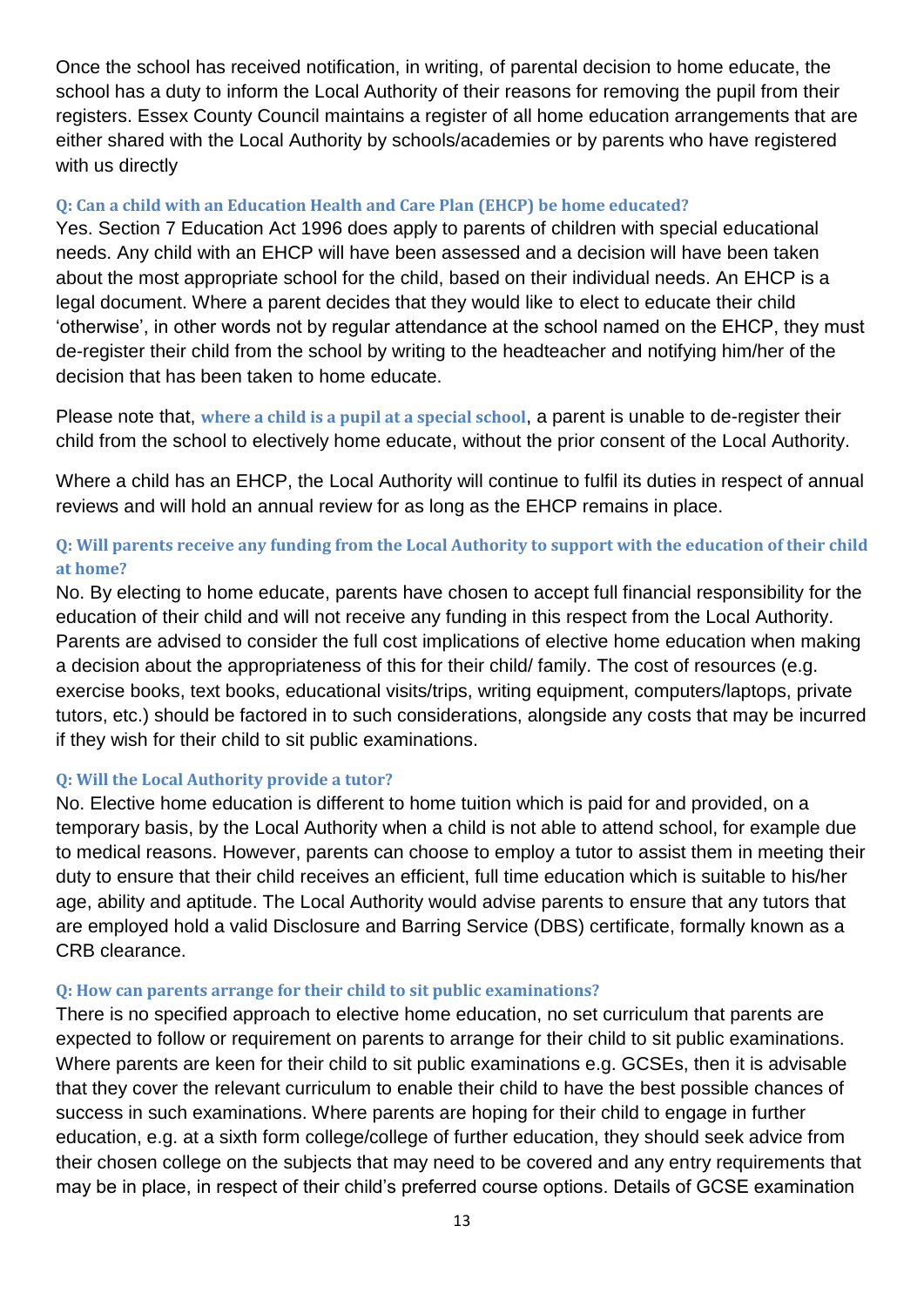boards can be found via the Essex County Council Elective Home Education web pages – click on Useful Contacts/Addresses when you visit our website.

There is no financial support available, via Essex County Council, for home educating parents who are seeking to have their child sit public examinations (e.g. GCSEs). Parents are advised to contact the various examination boards who will be able to advise on the availability of local examination centres where their child could sit their public examinations and also to seek advice about the potential cost implications. Our Useful Contacts/Addresses [p](http://www.essex.gov.uk/Education-Schools/Schools/Learning/Home%20education/Pages/Useful-contacts.aspx)age will provide you with contact details for the relevant examination boards.

<span id="page-14-0"></span>**Q: Will parents be contacted by the Local Authority in the future about their child's education?**  Section 437(1) Education Act 1996 stipulates that:

*"if it appears to a local education authority that a child of compulsory school age in their area is not receiving suitable education, either by regular attendance at school or otherwise, they shall serve a notice in writing on the parent requiring him (or her) to satisfy them within the period specified in the notice that the child is receiving such education."* 

If concerns are shared with the Local Authority which indicate that a child may not be in receipt of a suitable education, the CME and EHE Team will make informal enquiries to ascertain if these concerns are justified. Parents are under no duty to respond to such informal enquiries; however the Department for Education advise that it would be sensible for them to do so.

#### <span id="page-14-1"></span>**Q: What will happen if the education that parents are providing is deemed unsuitable?**

The Local Authority has a statutory duty to instigate formal School Attendance Order proceedings if a parent, after informal enquiries and warnings, is unable to satisfy the Local Authority that they are providing a suitable education for their child. This means that if it appears that the education is not suitable, we will work with parents to support them to find a suitable school that they may register their child with, without delay.

If a parent then fails to enroll their child at a school of their choice, the Local Authority will be forced to issue a School Attendance Order which will name a specific school at which parents must register their child. This Order will remain in place for the remainder of the child's compulsory school age entitlement. If parents do not comply with the School Attendance Order, the case will be presented before the Magistrates Court and parent(s) may face a fine of up to £1000.

### <span id="page-14-2"></span>**Q: Where can parents access more information about Elective Home Education?**

By visiting the Essex County Council website (www.essex.gov.uk) and searching for 'Home Education'. Here parents/professionals will find advice and guidance relating to elective home education.